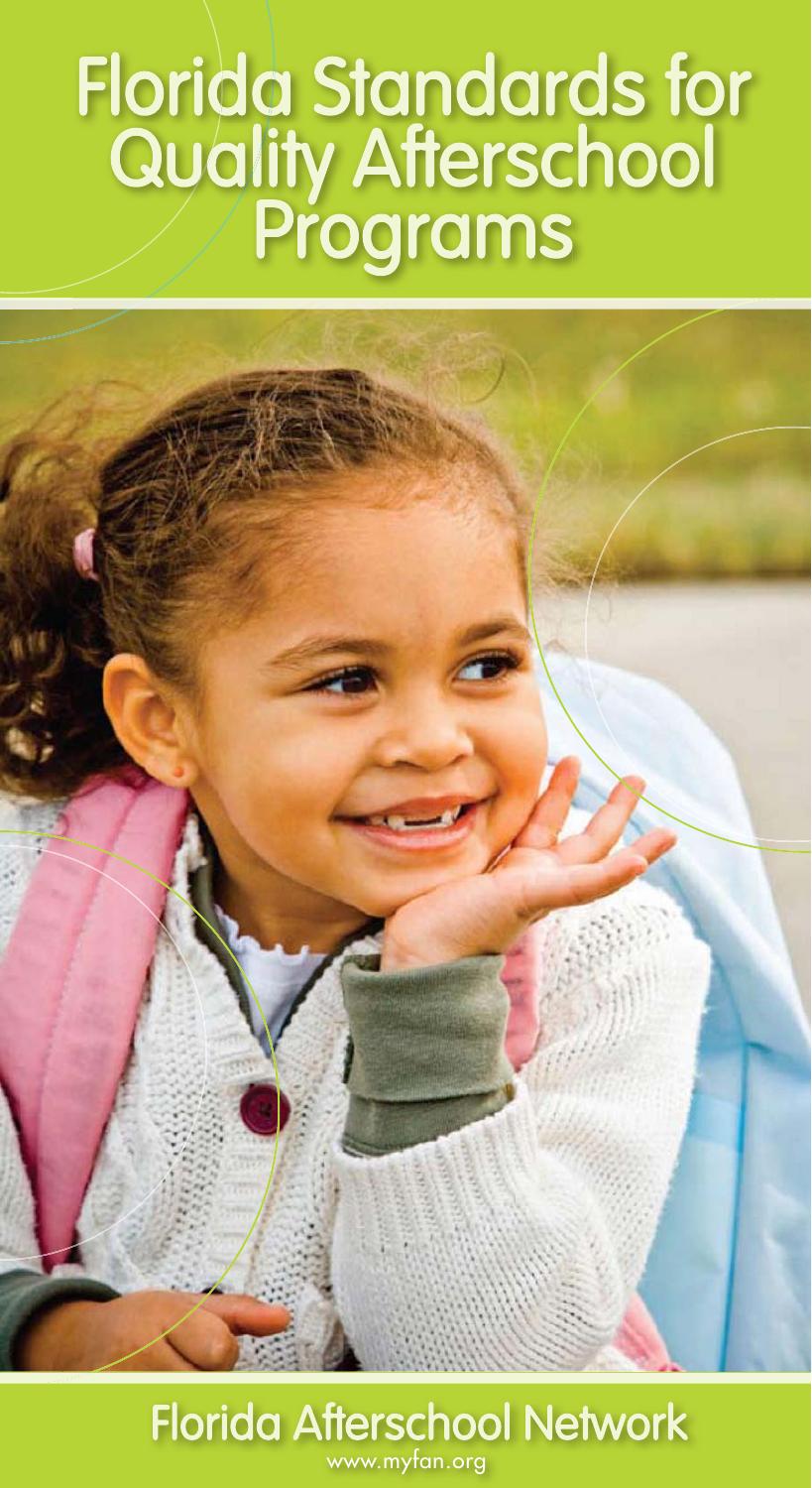# **qual•i•ty** [kwä-lə-tē] noun The degree of excellence of a thing.

# **recogNitioN**

The FAN Board of Directors would like to recognize and thank the following organizations and agencies for their input, advice, and recommendations in the development of the quality standards:

- Children's Services Councils of Florida
- 21st Century Community Learning Centers
- The Children's Forum
- Florida After School Alliance
- National Afterschool Association
- The Agency for Workforce Innovation / Office of Early Learning
- The Florida Department of Children and Families / Child Care Licensing Office
- School Board of Hillsborough County
- Early Learning Coalition of Northwest Florida
- Boys and Girls Clubs of Florida
- YMCAs
- Local School Systems
- County Parks and Recreation Departments
- Local Early Learning Coalitions
- Public and Private afterschool practitioners.

Many of the recommendations received from the workshop participants were incorporated into the final standards document.

The FAN Board would also like to thank the Charles Stewart Mott Foundation for their continued support and encouragement during the standards development process.

The work, energy, and commitment of all participants truly make this document epitomize the term **"quality."**



# **StANdArdS For QuAlity AFterSchool ProgrAmS**

The Florida Afterschool Network's (FAN) standards for Quality Afterschool Programs define the principles and practices that lead to the delivery of quality programming for children of elementary school grade levels. The standards provide a framework for the development of a caring, dynamic, stimulating and safe environment for children and youth. Research-based outcomes for such programs include: children and youth who are connected and engaged; parents who feel their children are safe and secure; and families who have a sense of pride and ownership of the program.

FAN recognizes that each afterschool program is unique with varying missions and philosophies, serving wide and diverse populations, ethnicities, age ranges, interests and values. The standards are not intended to dictate policy and practice. They are intended to suggest and offer a strong foundation for quality programming.

The standards are organized in seven (7) categories.

- Administration and Organization
- Program Management and Staff
- Communication and Interaction
- Program Structure and Activities
- Health, Safety, and Nutrition
- Program Environment
- Family and Community Involvement

Each category begins with a guiding principle that defines the intent of the category, followed by quality elements. The elements are broad based, allowing for, encouraging, and celebrating the uniqueness of each program.

As part of the development process, FAN recognized the value of obtaining input from those who directly provide afterschool services. Five (5) regional workgroups were held and over 60 practitioners attended. Each proposed standard was discussed and revisions to initial drafts were made. Because the review process involved thorough input and deliberation, FAN is convinced that the standards represent the best thinking in the field and clearly outline what a quality program looks like.

Implementation is voluntary. FAN hopes the standards are of such value that programs will want to implement some or all of the elements. FAN envisions parents and guardians utilizing the document as a guide or tool when selecting an afterschool program for their children.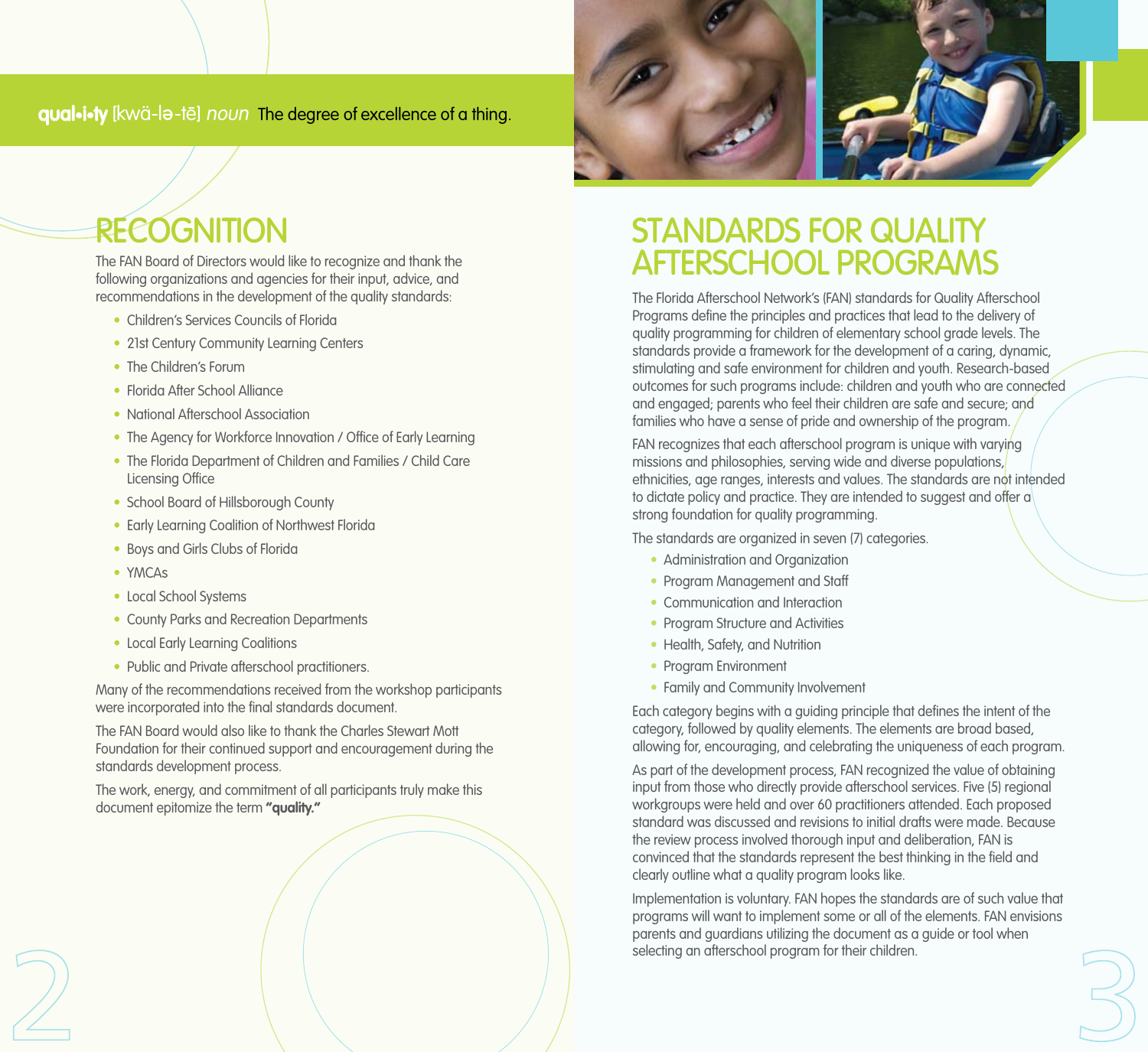



# Guiding Principle:

Provide a solid framework for afterschool programming; sets forth mission, purpose philosophy, and goals.

#### Elements:

- 1. The program has a written mission statement that sets forth its philosophy and goals.
- 2. The program involves children and youth, families and staff to plan and implement suitable activities, which are consistent with the program's philosophy.
- 3. The program has established written goals that are measurable, aligned with the mission statement, and directed to achieve sustainability.
- 4. The program has established written family, staff and volunteer policies and procedures.
- 5. The program has established sound fiscal and business practices to ensure continued and sustained program operations.
- 6. The program collects written feedback through surveys, parent conferences, or other forms of communications.
- 7. The program has implemented a written evaluation system to determine whether mission and goals are being achieved.
- 8. The program has developed relationships with community and business leaders that ensures program enhancement and sustainability.



# **ProgrAm mANAgemeNt ANd StAFF**

# Guiding Principle:

Employ qualified administrative and direct care/instructional staff who are focused on the needs of children and youth, families, and fellow staff.

# Elements:

- 1. The program has a system of documenting children and youth's daily arrival and departure. Policies shall include written departure authorization from parent(s) or guardian(s) and release of children and youth only to authorized persons.
- 2. Children and youth are supervised at all times. The Florida Afterschool Network (FAN) recognizes that staff to child and youth ratios vary according to ages, abilities, and type and complexity of activities. FAN recommends the program has an overall direct service staff to child ratio that does not exceed one (1) adult for every twenty (20) children and youth at any time.
- 3. FAN recognizes the importance of well trained, knowledgeable staff when working with children and youth. FAN recommends the program establishes and implements an overall training plan based upon competencies and position classifications. The training plan shall ensure staff participate in a minimum of fifteen (15) hours of relevant training per year. The program has written job descriptions, personnel policies, program policies, and a parent handbook. The program provides annual written evaluations for all staff.
- 4. The program has written documentation that all staff have received and been cleared through Level II screening as defined in s.435.04, Florida Statutes, and drug testing. The program has written documentation that all volunteers have received and been cleared through Level II screening as defined in s.435.04, Florida Statutes.
- 5. The program conducts monthly staff meetings with agendas and documented staff attendance.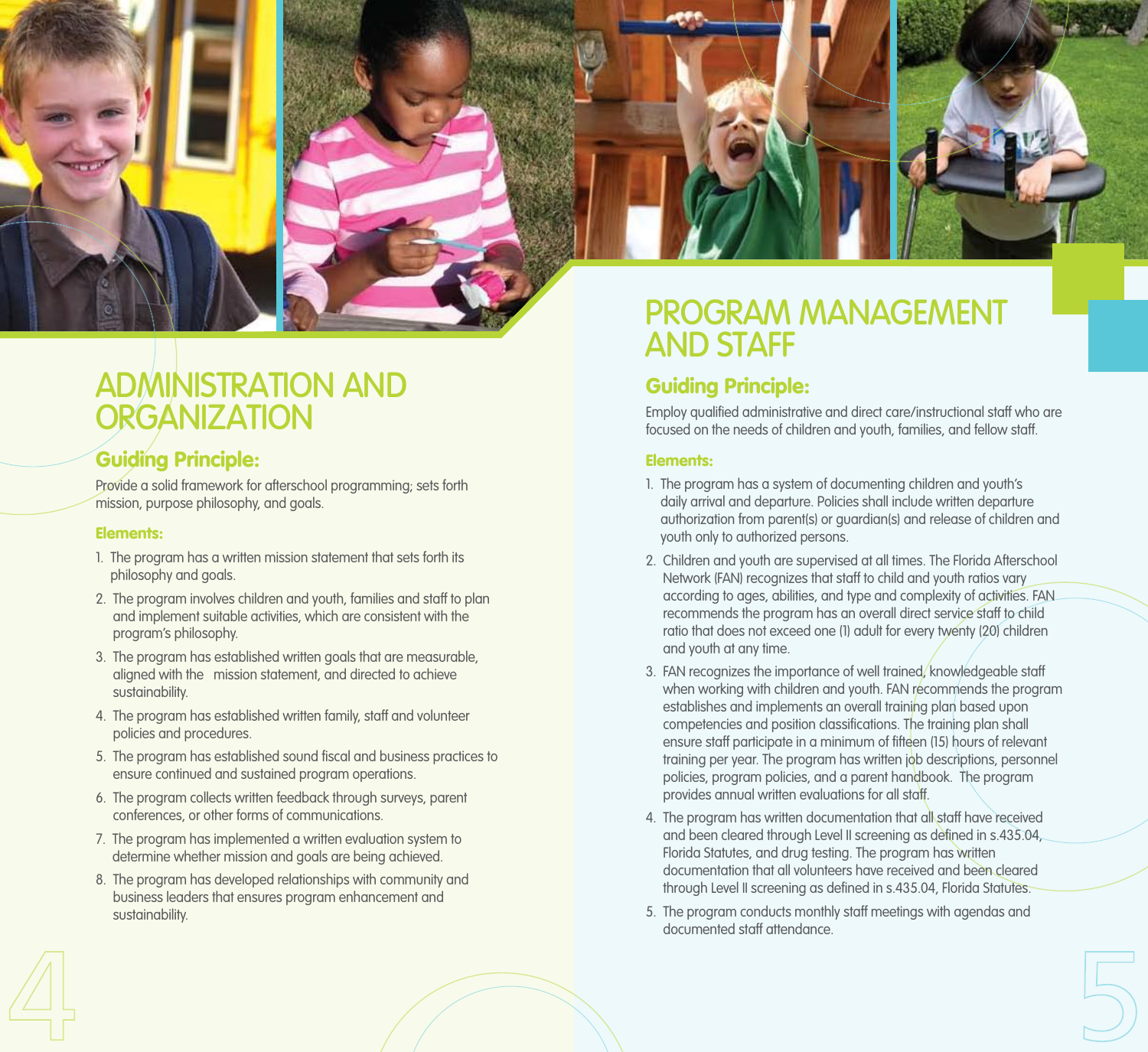

# **commuNicAtioN ANd iNterActioN**

# Guiding Principle:

Provide ways to meet the needs of children and youth, families, and staff.

#### Elements:

- 1. Staff engage with all children and youth in positive and respectful ways through listening, acceptance, and appreciation. Children and youth have opportunities to develop a sense of belonging.
- 2. As role models for children and youth, staff engage other staff in an appropriate and professional manner.
- 3. Staff respond appropriately to the individual needs of children and youth, recognizing their special interests, feelings, abilities, and cultures. Staff understand, celebrate, and reflect diversity.
- 4. Staff encourage children and youth to take initiative, make choices, be responsible, and take on challenging tasks and activities.
- 5. Staff communicate and reinforce clear limits and rules. Positive techniques are used to guide the behavior of children and youth by setting appropriate limits and encouraging children and youth to resolve their own conflicts.
- 6. Staff interact with children and youth using various approaches to help them learn to think for themselves, develop problem solving skills, and improve language skills through frequent conversation.
- 7. Staff provide opportunities for children and youth, and families to interact with each other in positive ways.
- 8. Program administration communicates appropriately with all supervisory and direct service staff.

# **ProgrAm Structure ANd ActivitieS**

# Guiding Principle:

Emphasize developmentally appropriate social, recreational, and educational opportunities.

## Elements:

- 1. The program offers developmentally appropriate activities that reflect the mission and goals of the program.
- 2. The program posts a daily schedule that is flexible, enabling children and youth to transition smoothly from one activity to another.
- 3. The program provides a variety of indoor and outdoor activities for children and youth to choose from, which provide social, recreational, and educational opportunities.
- 4. The program offers enrichment opportunities in core academic areas as well as in cultural arts and technology.
- 5. The program offers scheduled time in an appropriate environment for academic support or homework assistance.
- 6. The program provides planned daily recreation, sports, or fitness activities.
- 7. The program includes a sufficient amount of materials and equipment that are developmentally appropriate, accessible, and in good working order.
- 8. The program makes reasonable accommodations to the program environment nd schedule so that children and youth with special needs may participate.
- 9. When on field trips, all precautions are taken to ensure the safety of children and youth including additional staff supervision as necessary. The program has written policies and procedures to transport children safely; it complies with all legal requirements for vehicles and drivers.

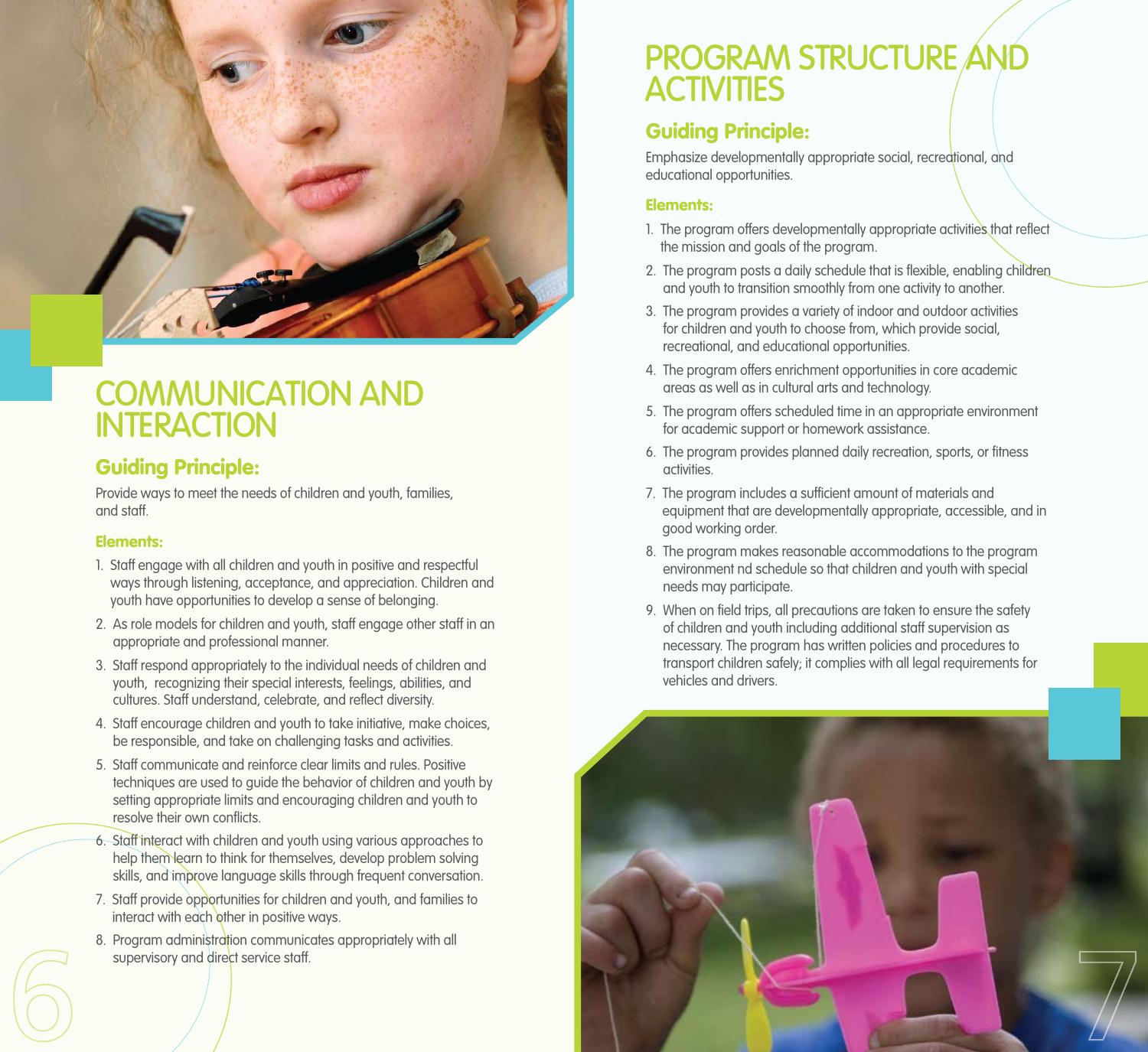



# **heAlth, SAFety ANd NutritioN**

# Guiding Principle:

Provide developmentally appropriate environments that protect and enhance the safety, health and nutrition of children and youth.

## Elements:

- 1. The program has written health, safety, and nutrition policies available to families.
- 2. The program has a written and accessible emergency management plan, which includes up-to-date contact information.
- 3. The program has staff certified in CPR and First Aid available and accessible to the children and youth at all times.
- 4. The program shall have a written medical policy, which include at a minimum, a plan to ensure medication is provided in the original container, maintained in appropriate storage, and dispensed as prescribed by a physician with parent(s) written authorization.
- 5. Children and youth are separated at the first sign of illness and supervised by staff who take proper health precautions. Parents are notified when appropriate.
- 6. The program implements daily safety inspections and has procedures in place for dealing with hazardous conditions and equipment. Hazards are remedied in an appropriate time.
- 7. Staff model, teach, and promote proper health, nutrition, safety, and hygiene practices. Frequent hand washing is encouraged, especially after using the bathroom and immediately prior to snacks and meals.
- 8. The program encourages healthy food options. Drinking water is readily available at all times.

# **ProgrAm eNviroNmeNt**

# Guiding Principle:

Provide developmentally appropriate indoor and outdoor environments.

# Elements:

- 1. The program environment provides dedicated usable space for all activities during hours of operation.
- 2. The space is arranged so the variety of social, recreational and educational activities can go on at the same time without much disruption.
- 3. There is adequate and convenient storage space for equipment, materials, and personal possessions of children and youth and staff.

# **FAmily ANd commuNity iNvolvemeNt**

# Guiding Principle:

Provide opportunities for family involvement and public/private partnerships.

# Elements:

- 1. The program develops, implements, and maintains a current plan for family involvement. The plan includes regularly scheduled activities, so parents may participate as appropriate.
- 2. Family participation is welcomed within established visitation guidelines.
- 3. The program supports families by connecting them with community resources through information sharing.
- 4. The program provides newsletters, notes, and/or bulletin boards to share and communicate information.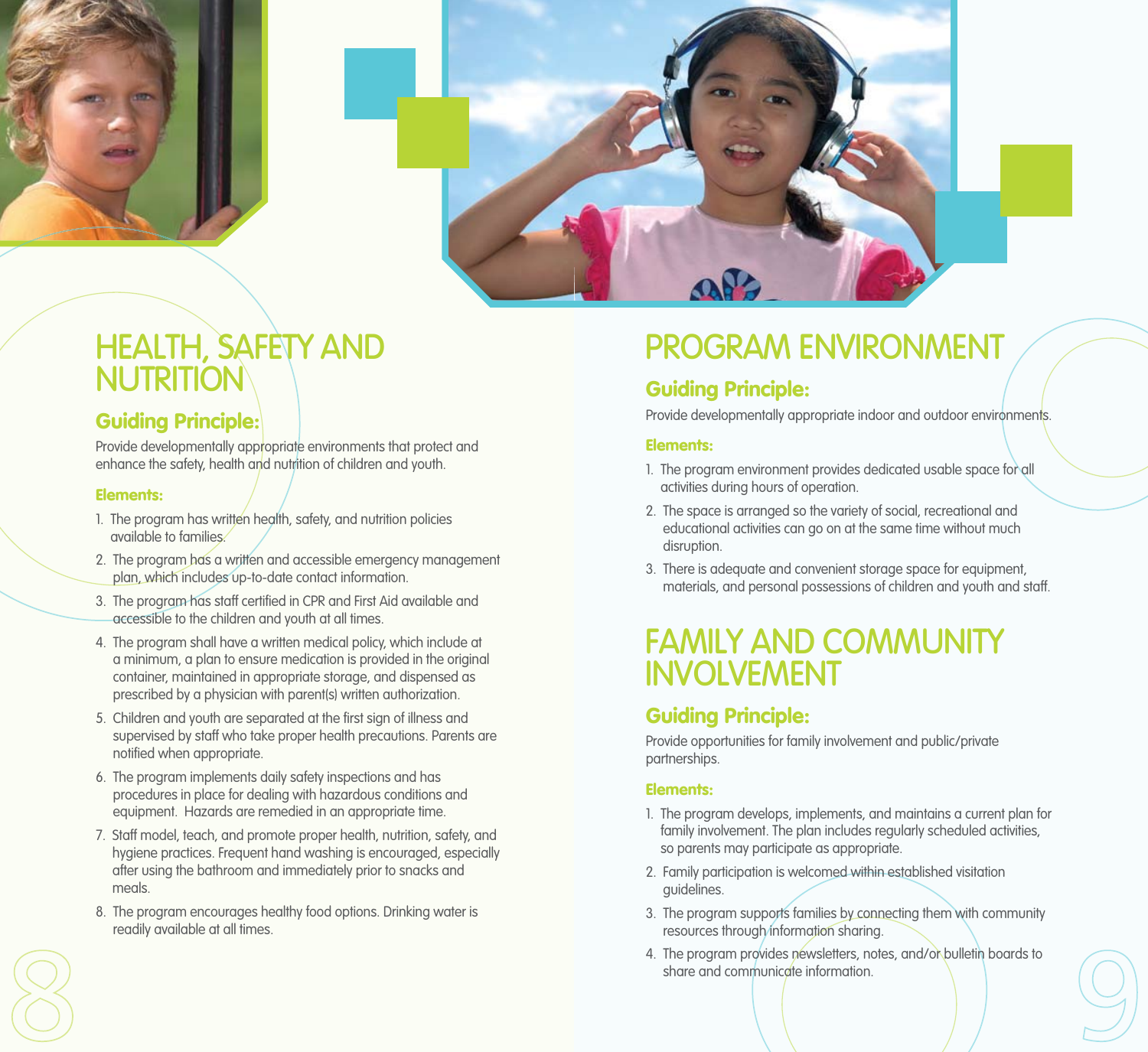# **gloSSAry**

# Afterschool Programs

The provision of a safe learning environment for children and youth during out-of-school time. Includes before and after school programs, full day summer programs, and holiday programs.

## Children and Youth

The Florida Standards for Quality Afterschool Programs were developed for programs that serve children and youth of elementary school grade levels.

#### **Community**

Commonly refers to the city, town or county where the program is located. A key factor in determining "community" is the ability for the program to link with individuals, organizations, and agencies.

## **Competencies**

Includes training practices where theory is integrated with skill sets, and knowledge is gained to support the performance of skill.

#### Core Academic Areas

Includes language arts, reading, math, science, and social studies.

## Curriculum

The overall program structure and activities; arts and crafts; music, recreation, tutoring, homework assistance. Program curriculum is determined by the overall philosophy, mission and student needs.

#### Developmentally Appropriate

Commonly refers to program methods and goals that respond to ages, developmental stages, and individual differences of children and youth.

## Direct Service Staff

Staff who provide actual ongoing supervision, instruction, and care to children and youth.

## Family

Family is defined differently for individual children and youth. Staff and administration need to be aware of the diversity of family dynamics represented in their program. Family may include: children and adults living in the home, adults who are responsible for the care and well being of the child, parents who may not live in the same household as the child, and the child's legal guardian.

# Level II Screening

Security background investigations of staff including, but not limited to, fingerprinting for statewide criminal and juvenile records checks through the Florida Department of Law Enforcement (FDLE), and federal criminal records checks through the Federal Bureau of Investigation (FBI), and may include local records checks through local law enforcement agencies. Section 435.04, Florida Statutes, outlines in detail the full Level II screening requirements.

# Out-of-School Time (OST)

Refers to all out-of-school programs including; before and afterschool programs, full day summer care, and holiday care.

## Program Environment

The space where the program activities take place, both indoors and outdoors. How well a program utilizes it environment impacts the quality of the activities and care provided.

# Philosophy

Commonly refers to the program's stated principles and beliefs. The program bases its policies and practices on its philosophy.

## Relevant Training

The training is designed for specific classes of positions dedicated to improving job performance skills.

## Special Needs

The individual differences of children and youth, be it physical, behavioral, medical, emotional, or cognitive.

## **Technology**

The use and knowledge of current skills sets, techniques, organizations, equipment and systems that allow us to control and adapt to our environment.

#### Volunteer

An individual who assists the program on an intermittent basis without pay. Volunteers are under direct and constant supervision by program personnel.